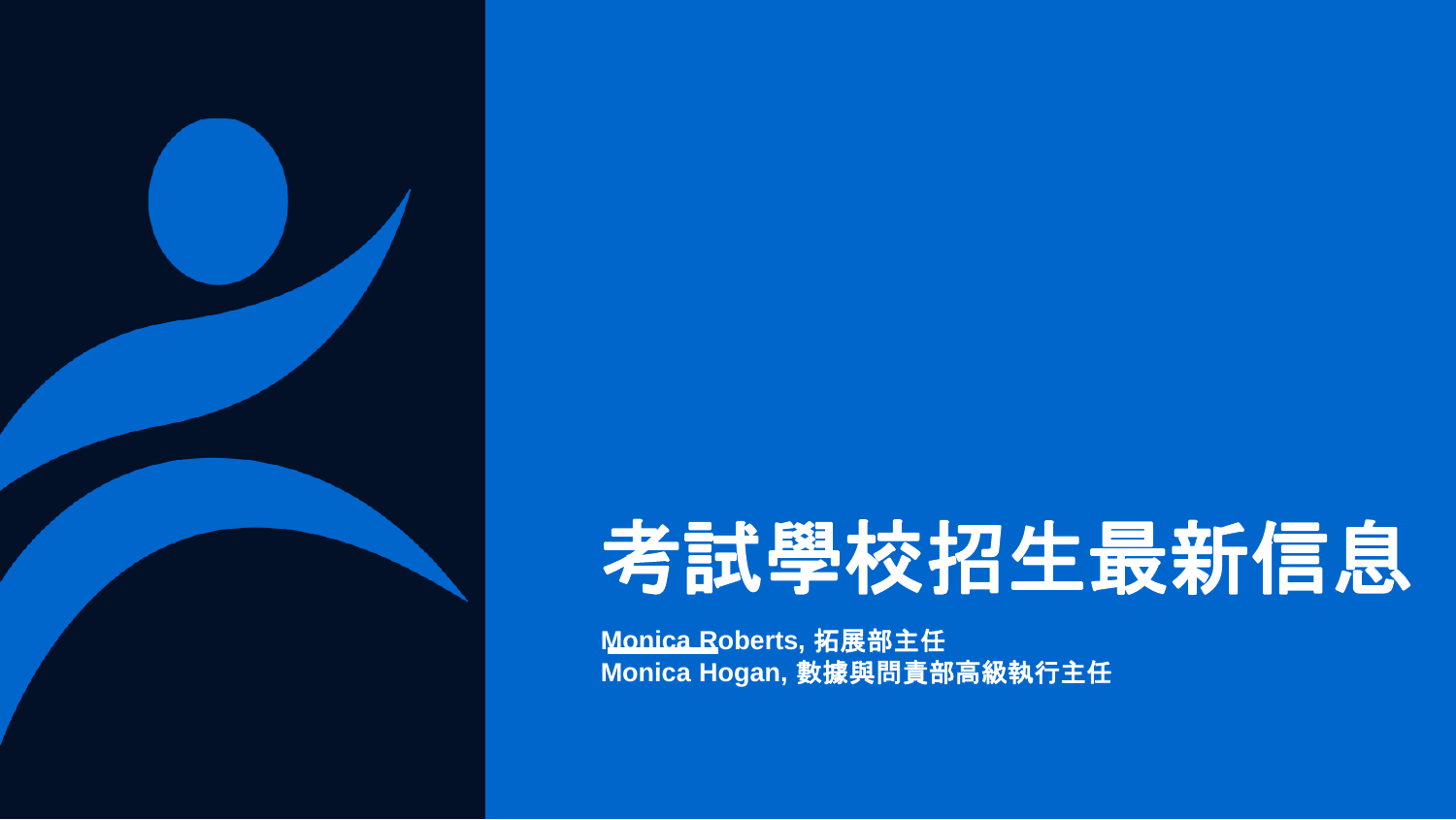

| 考試學校申請人數 |              |              |  |  |  |  |  |
|----------|--------------|--------------|--|--|--|--|--|
| 學校類別與年級  | 去年 (2020-21) | 今年 (2021-22) |  |  |  |  |  |
| BPS,7年級  | 2133         | 1287         |  |  |  |  |  |
| 非BPS,7年級 | 700          | 379          |  |  |  |  |  |
| BPS,9年級  | 780          | 618          |  |  |  |  |  |
| 非BPS,9年級 | 397          | 142          |  |  |  |  |  |
| 總人數      | 4010         | 2426         |  |  |  |  |  |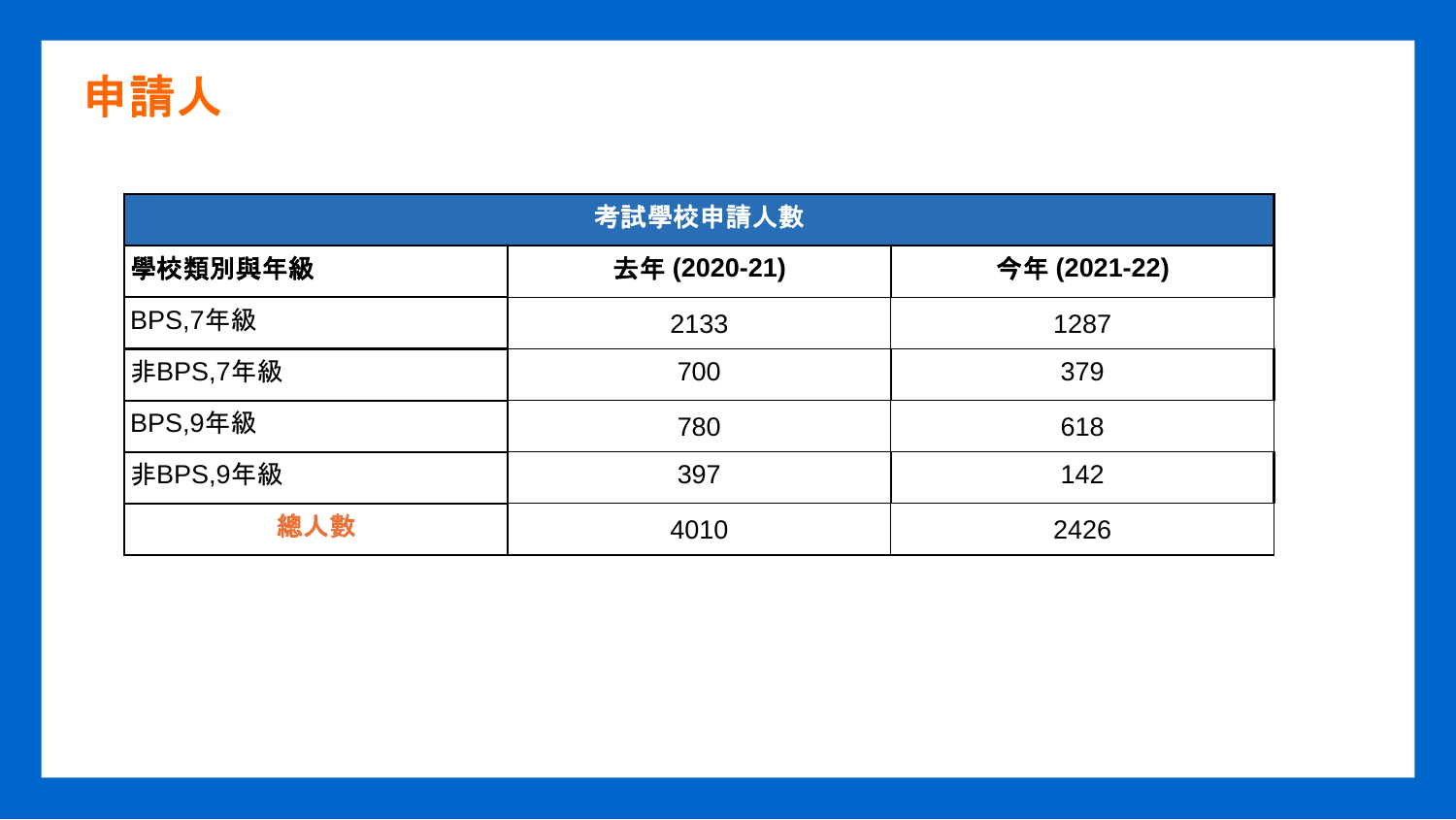

- 今年在1,666名7年級申請人中, 有974位 (58.5%) 收到了錄取邀請。
- 在今年760名9年級申請人中, 有和340位 (44.7%) 收到了錄取邀請。

|            | 按學校發放的錄取邀請 |         |         |         |         |         |
|------------|------------|---------|---------|---------|---------|---------|
| 學校名稱       | 7年級錄取      |         | 9年級錄取   |         | 錄取總數    |         |
|            | 20-21學年    | 21-22學年 | 20-21學年 | 21-22學年 | 20-21學年 | 21-22學年 |
| <b>BLA</b> | 336        | 320     | 89      | 82      | 425     | 402     |
| <b>BLS</b> | 484        | 465     | 58      | 41      | 542     | 506     |
| O'Bryant   | 205        | 189     | 261     | 217     | 466     | 406     |
| 總人數        | 1025       | 974     | 408     | 340     | 1433    | 1314    |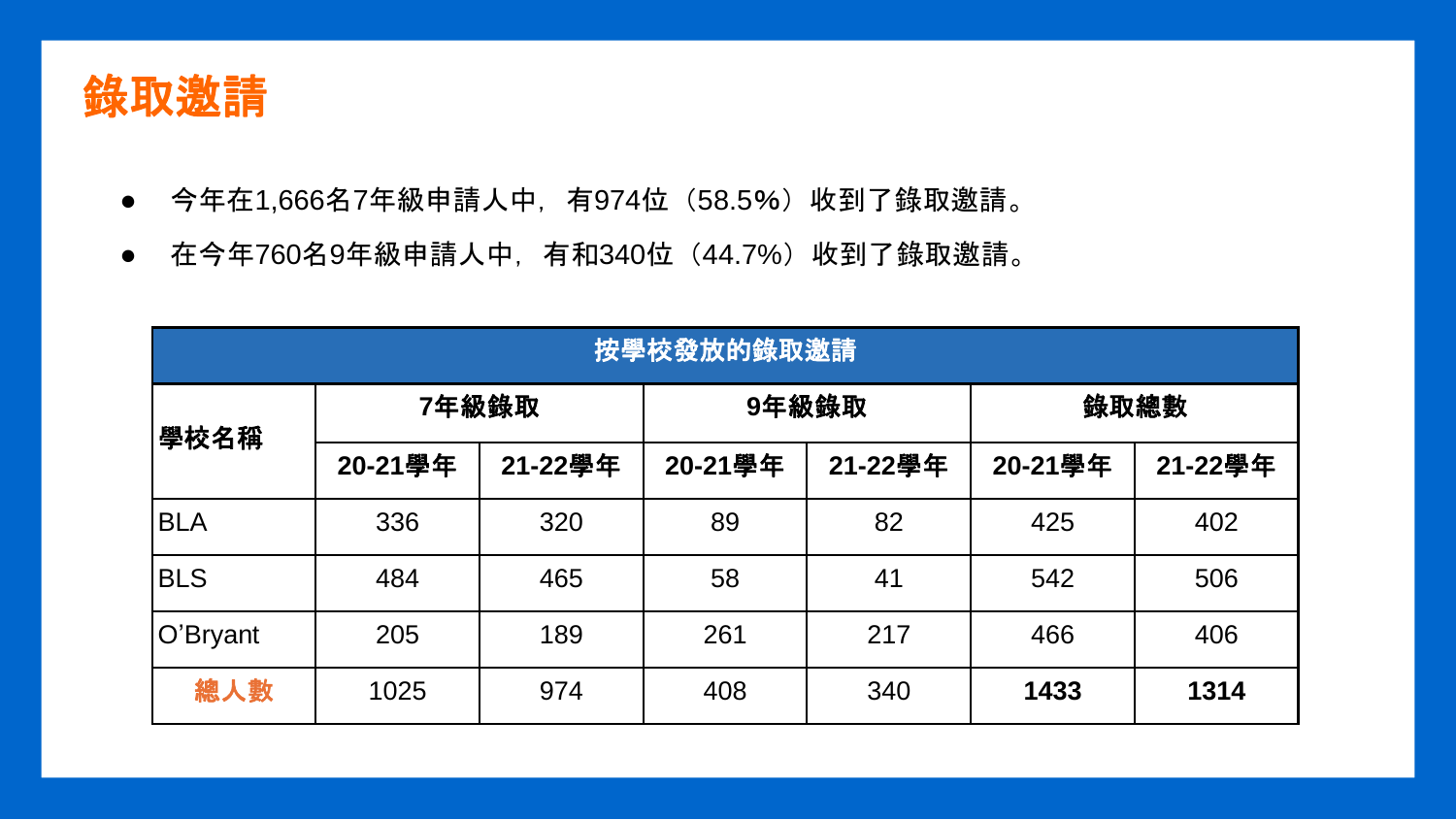## 社會經濟地位與無家可歸學生

#### 不同學生群組收到的錄取邀請百分比

Ĭ

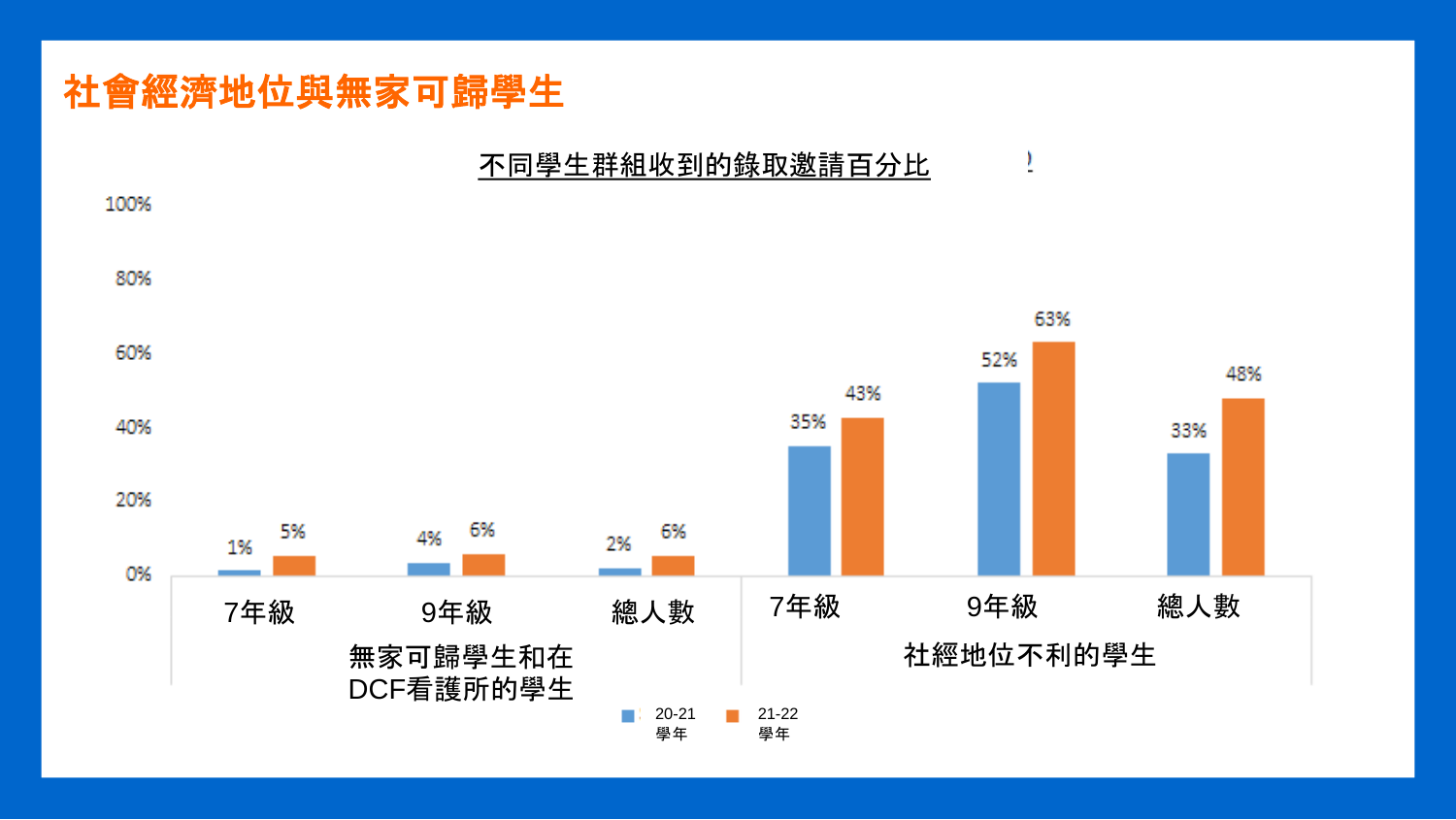## 地理分布

- 在一些郵政編碼中,今年收到的錄 取邀請數量幾乎沒有變化。
- 家庭收入中位數最低(有18歲以下 孩子的家庭)的郵政編碼比去年收到 了更多錄取邀請,其中包括 Dorchester, Roxbury, 和 Mattapan 的郵政編碼。

|      |                         | 按郵政編碼統計的21-22學年錄取邀請* |                |      |                         |      |
|------|-------------------------|----------------------|----------------|------|-------------------------|------|
|      | 地區                      | 家庭收入中位數(有18          | 7年級            |      | 9年級                     |      |
|      | 郵政編碼                    | 歲以下孩子的家庭)            | 人數             | 百分比  | 人数                      | 百分比  |
| 2108 | Beacon Hill             | \$245,781            | 6              | 1%   | 1                       | 0%   |
| 2109 | 市中心                     | \$226,518            | $\overline{2}$ | 0%   | $\mathbf{1}$            | 0%   |
| 2110 | 市中心                     | \$191,099            | $\mathbf{1}$   | 0%   | 1                       | 0%   |
| 2111 | 中國城                     | \$38,846             | $\overline{7}$ | 1%   | $\overline{2}$          | 1%   |
| 2113 | North End               | \$167,566            | $\overline{c}$ | 0%   | 1                       | 0%   |
| 2114 | Beacon Hill / West End  | \$191,131            | $\overline{7}$ | 1%   | $\overline{2}$          | 1%   |
| 2115 | Longwood/Fenway         | \$26,958             | 10             | 1%   | 5                       | 1%   |
| 2116 | Back Bay                | \$206,054            | 13             | 1%   | $\overline{\mathbf{4}}$ | 1%   |
| 2118 | South End               | \$51,000             | 27             | 3%   | 11                      | 3%   |
| 2119 | Roxbury                 | \$29,568             | 50             | 5%   | 20                      | 6%   |
| 2120 | Roxbury                 | \$34,981             | 11             | 1%   | 4                       | 1%   |
| 2121 | Roxbury                 | \$28,964             | 67             | 7%   | 23                      | 7%   |
| 2122 | Dorchester              | \$51,354             | 48             | 5%   | 20                      | 6%   |
| 2124 | Dorchester              | \$45,906             | 109            | 11%  | 42                      | 12%  |
| 2125 | Dorchester              | \$53,828             | 59             | 6%   | 20                      | 6%   |
| 2126 | Mattapan                | \$50,011             | 51             | 5%   | 27                      | 8%   |
| 2127 | South Boston            | \$61,524             | 35             | 4%   | 12                      | 4%   |
| 2128 | East Boston             | \$40,313             | 75             | 8%   | 28                      | 8%   |
| 2129 | Charlestown             | \$150,000            | 35             | 4%   | 9                       | 3%   |
| 2130 | Jamaica Plain           | \$105,750            | 54             | 6%   | 17                      | 5%   |
| 2131 | Roslindale              | \$84,670             | 67             | 7%   | 18                      | 5%   |
| 2132 | West Roxbury            | \$138,800            | 69             | 7%   | 12                      | 4%   |
| 2134 | Allston                 | \$62,132             | 11             | 1%   | 4                       | 1%   |
| 2135 | <b>Brighton</b>         | \$98,013             | 29             | 3%   | 10                      | 3%   |
| 2136 | Hyde Park               | \$58,453             | 67             | 7%   | 24                      | 7%   |
| 2163 | Allston                 | \$63,333             | $\mathbf{1}$   | 0%   | 0                       | 0%   |
| 2199 | Back Bay                | \$91,125             | $\mathbf 0$    | 0%   | 0                       | 0%   |
| 2210 | South Boston Waterfront | \$213,068            | $\overline{2}$ | 0%   | 1                       | 0%   |
| 2215 | Fenway/Kenmore          | \$78,487             | $\overline{2}$ | 0%   | 1                       | 0%   |
| 2467 | Chestnut Hill           | \$195,539            | 4              | 0%   | $\mathbf 0$             | 0%   |
| 9999 | Homeless/DCF            | $\star\star$         | 53             | 5%   | 20                      | 6%   |
|      | 總人數                     |                      | 974            | 100% | 340                     | 100% |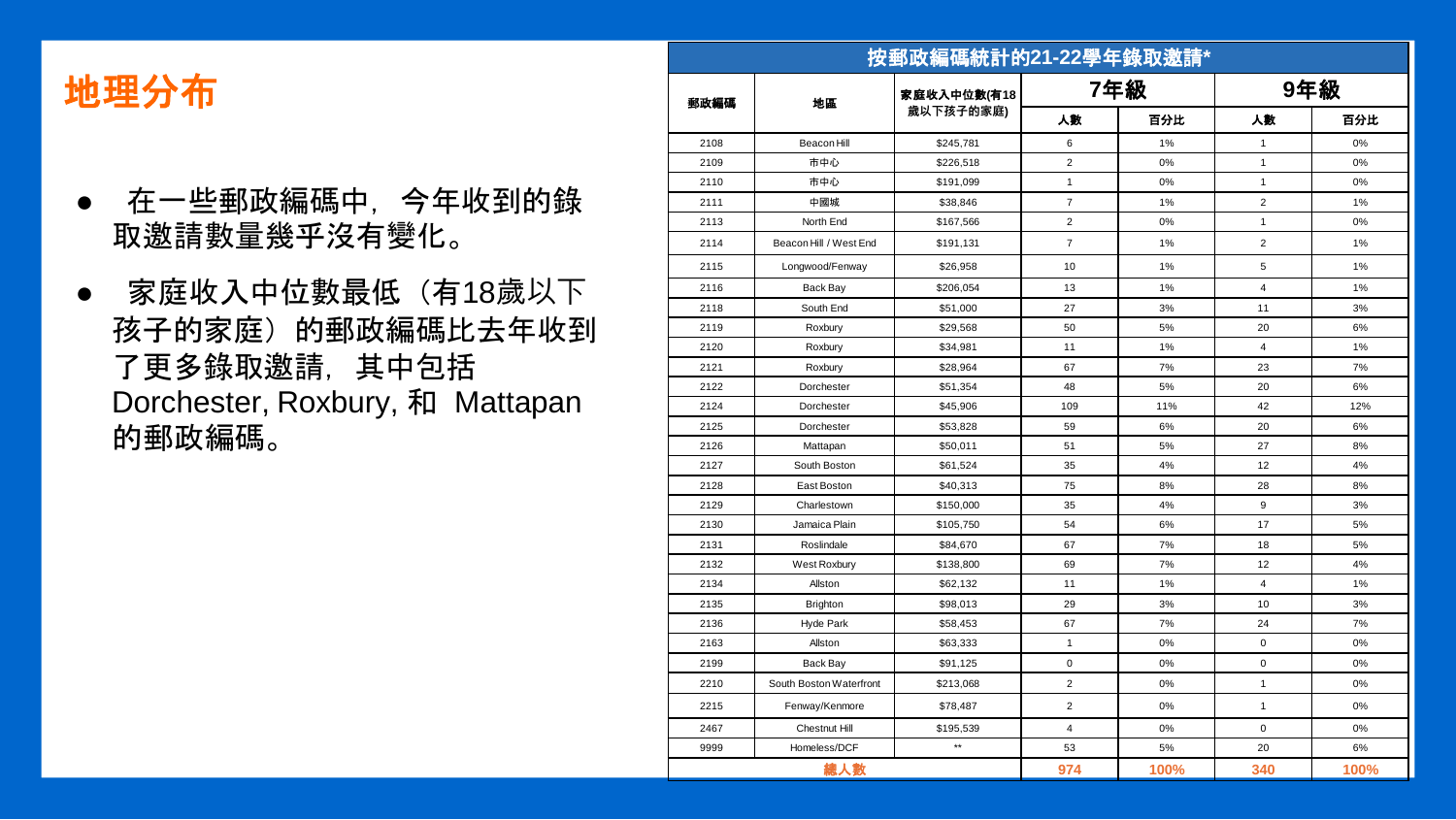



按族裔統計的錄取邀請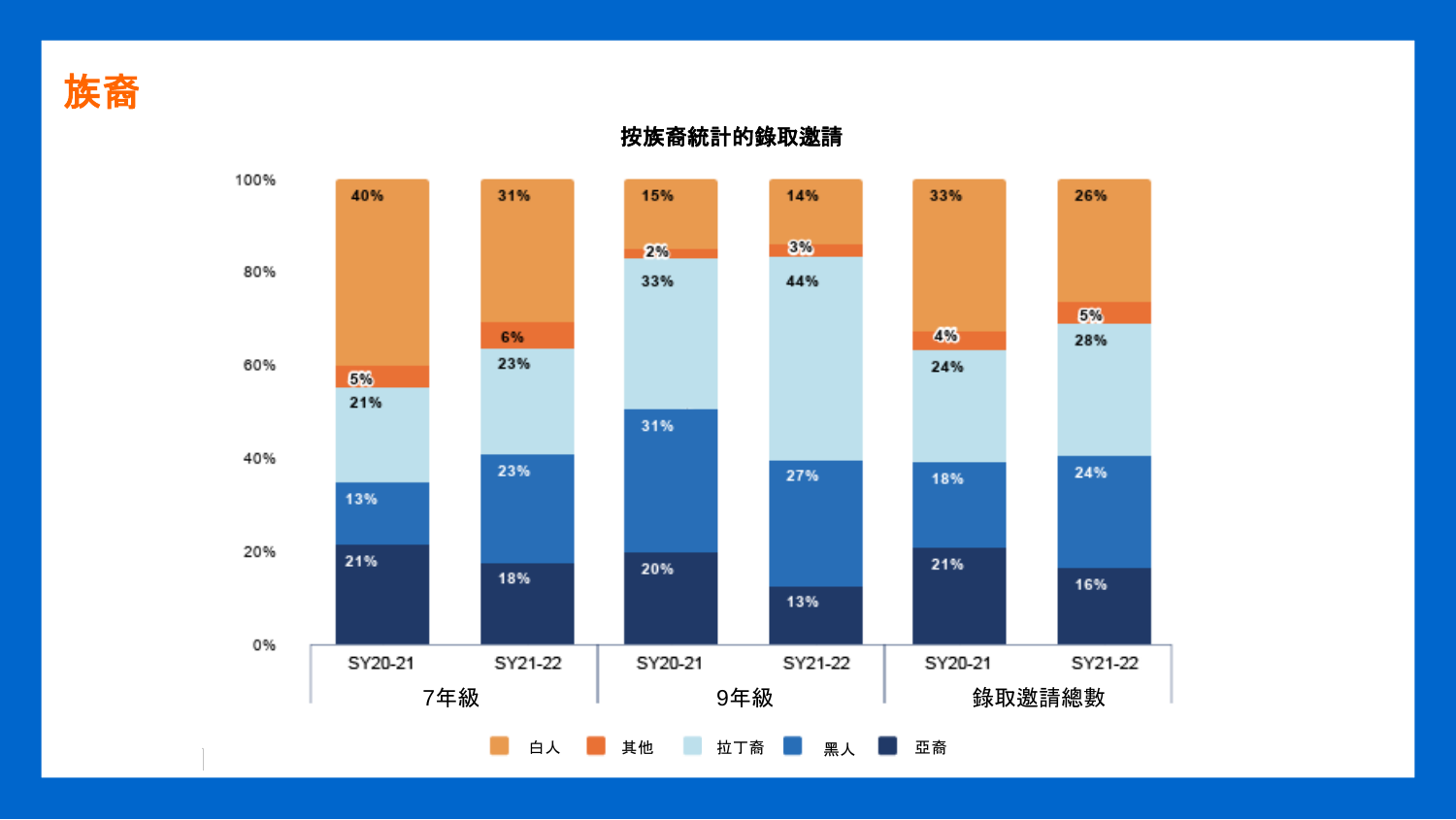



按輸送學校統計的錄取邀請